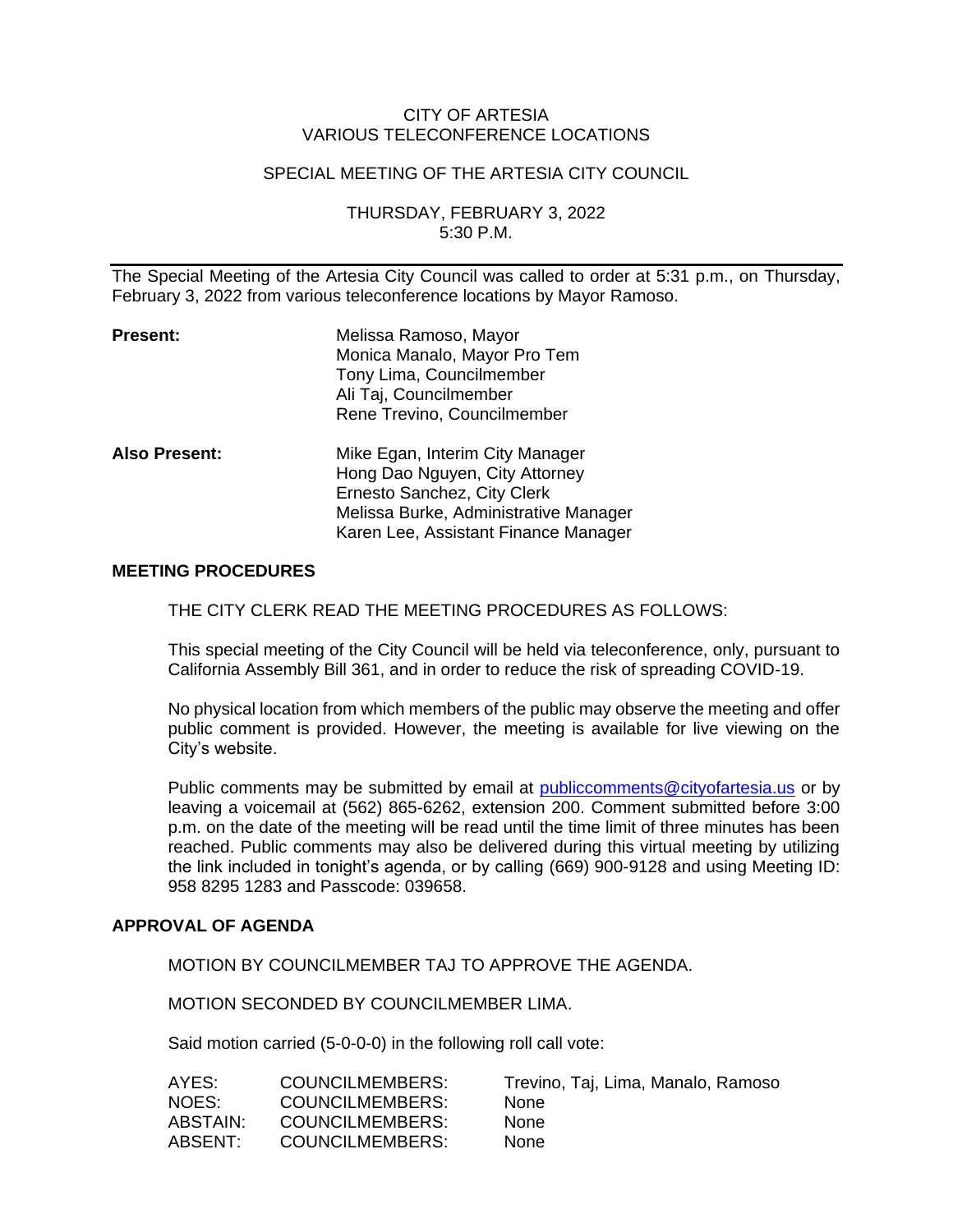CITY COUNCIL ACTION: The Agenda was approved 5-0-0-0.

# **ANNOUNCEMENT REGARDING PUBLIC COMMENTS**

The City Clerk presented the Announcement Regarding Public Comments.

## **STUDY SESSION**

# 1. STUDY SESSION REGARDING THE ARTESIA ACTIVE TRANSPORTATION PLAN

Assistant Finance Manager provided Staff Report.

Grace Person from Local Government Council (LGC) and Jacob Leon from KTUA provided a presentation on the Artesia Active Transportation Plan.

Mayor Ramoso provided comments.

Councilmember Taj asked questions regarding this item.

Grace Person answered questions regarding item.

Jacob Leon provided comments.

Assistant Finance Manager provided comments.

Mayor Pro Tem Manalo asked questions regarding this item.

Grace Person answered questions regarding item.

Jacob Leon provided comments.

Amy Jackson from Kimley-Horn provided comments.

Councilmember Trevino provided comments and asked questions regarding item.

Jacob Leon answered questions.

Amy Jackson provided comments.

Jacob Leon provided comments.

Councilmember Trevino provided comments.

Councilmember Lima provided comments and asked questions regarding item.

Jacob Leon answered questions.

Mayor Ramoso provided comments and asked questions regarding item.

Grace Person answered questions regarding item.

Mayor Ramoso provided comments.